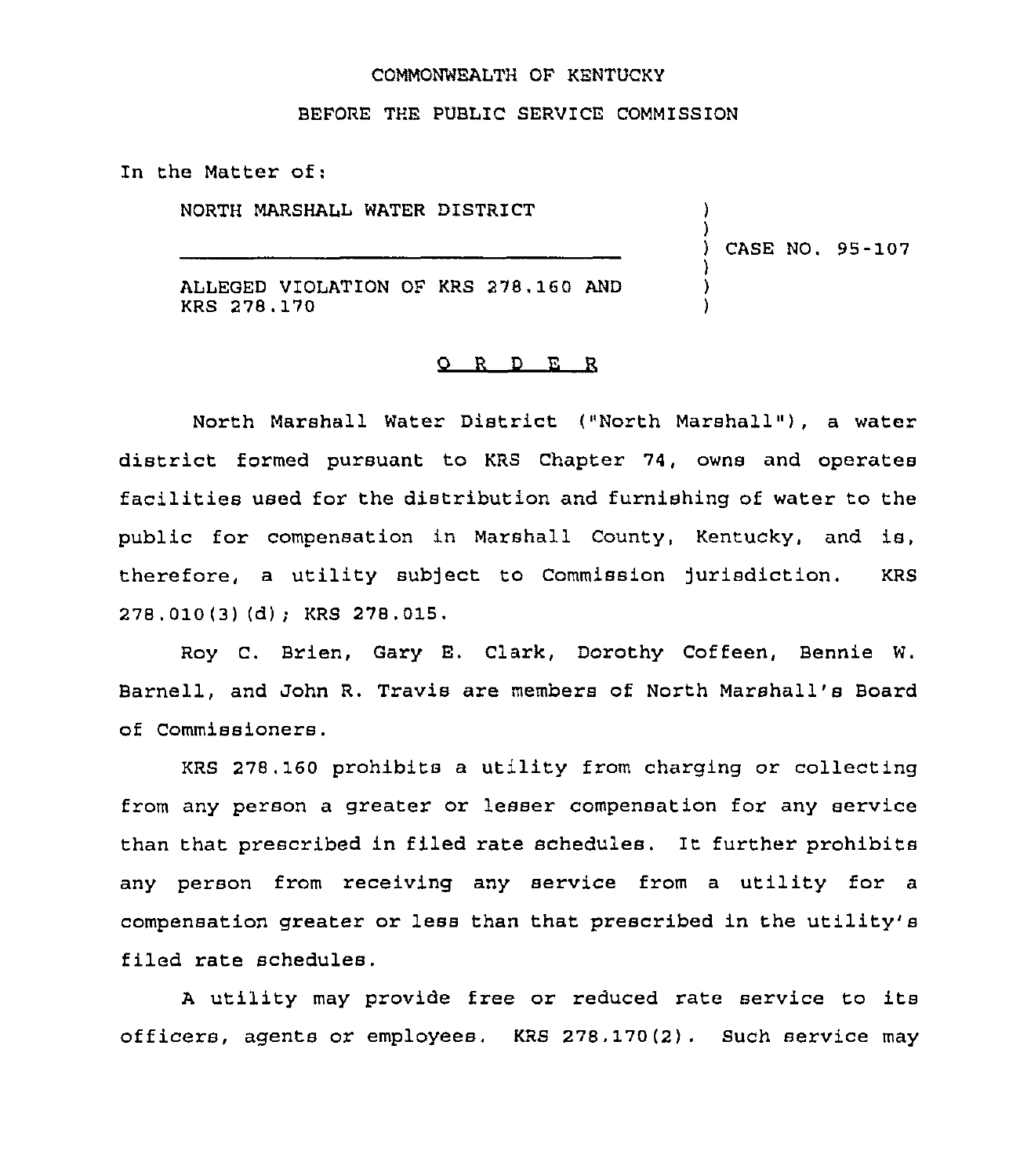bc provided only after notice of the reduced rate ia given to the Commission and the Commission agrees,  $Id$ 

By latter dated Jnnunry 9, 1998, the Commission waa advised that North Marshall was charging a reduced rate to certain  $c$ mploycco. Saa Exhibit 1, In response to Commission inquiries, North Marshall's General Manager informed the Commission that North Marshall is charging a reduced rate to 15 employees, including the current members of its Board of Commissioners. See Exhibit 2,

Commission racordo do not indicate that the Commission has agroed to this reduced rate or that North Marshall has submitted this rate to the Commission for review.

Based on its review of Exhibits 1 and 2 and being otherwis sufficiently advised, the Commission finds that a <u>prima facie</u> case being other<br>prima facie exists that North Marshall and the members of its Board of Commissioners have fnilod to comply with KRS 278. 160 and 278. 170.

The Commission, on its own motion, HEREBY ORDERS that:

1, North Marshall and the members of its Board of Commissioners shall appear before the Commission on May 9, 1995 at 10:00 a.m,, Eaotarn Daylight Time, in Hearing Room <sup>2</sup> of the Commission's offices at 677 Comanche Trail, Frankfort, Kentucky, for the purpose of presenting evidence concerning the alleged violationo of. KRS 278, 160 and KRS 278. 170, and of showing cause why each should not individually be subject to the penalties prescribed in KRS 278.990(1) for these alleged violations.

2, North Marohall and each member of its Board of Commissioners shall submit to the Commission within 20 days of the

-2-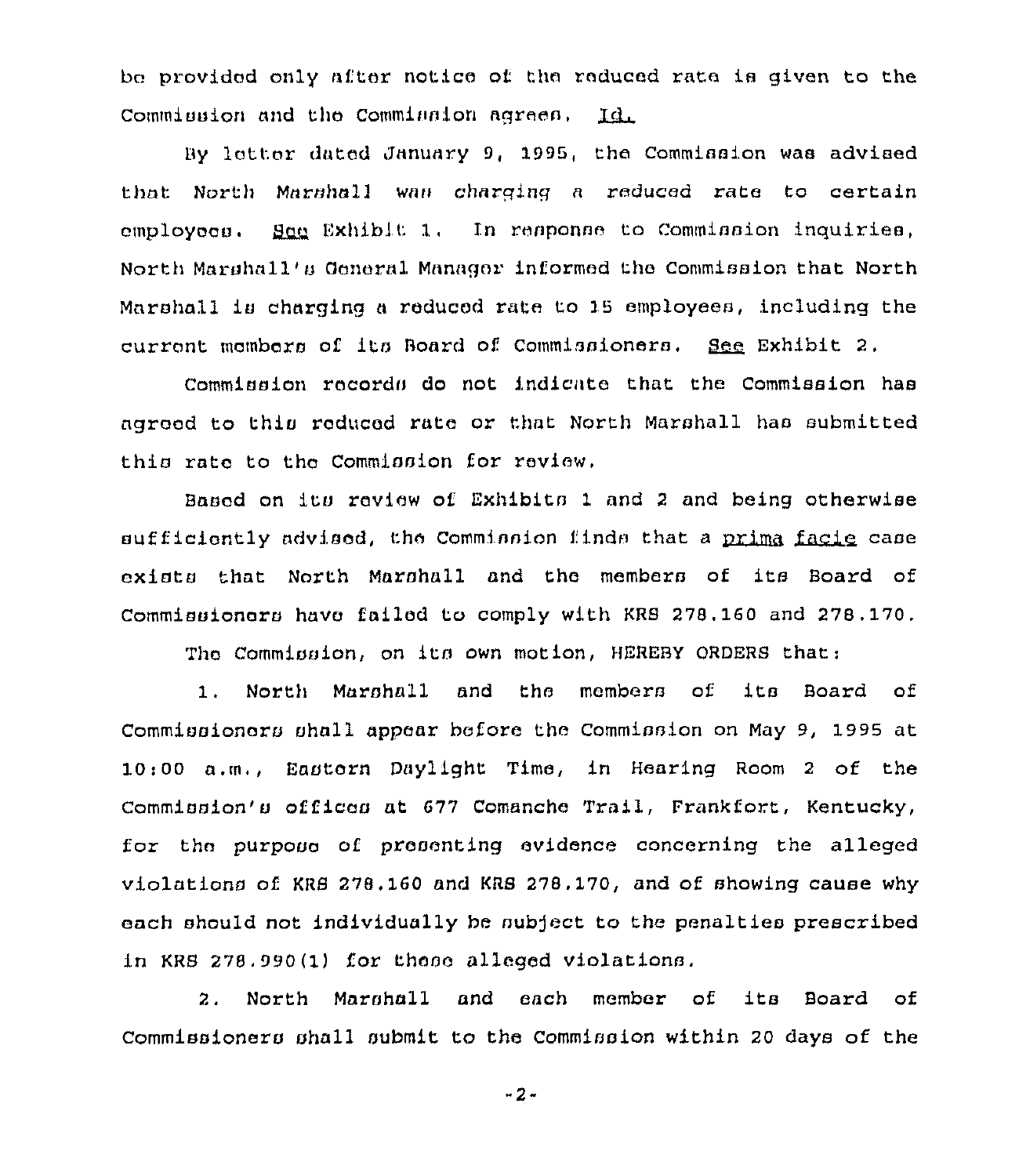date of this Order a written response to the allegations contained herein.

3, Exhibits 1 and <sup>2</sup> to this Order are made part of the record of this proceeding.

4. Any motion requesting an informal conference with Commission Staff to consider any matter which aids in the handling or disposition of this proceeding shall be filed with the Commission no later than <sup>20</sup> days from the date of this Order.

Done at Frankfort, Kentucky, this 24th day of March, 1995.

PUBLIC SERVICE COMMISSION

PUBLIC SERVICE COMMISSION

Chairmhn''ommipsioner

ATTEST:

Dom Mill

Executive Director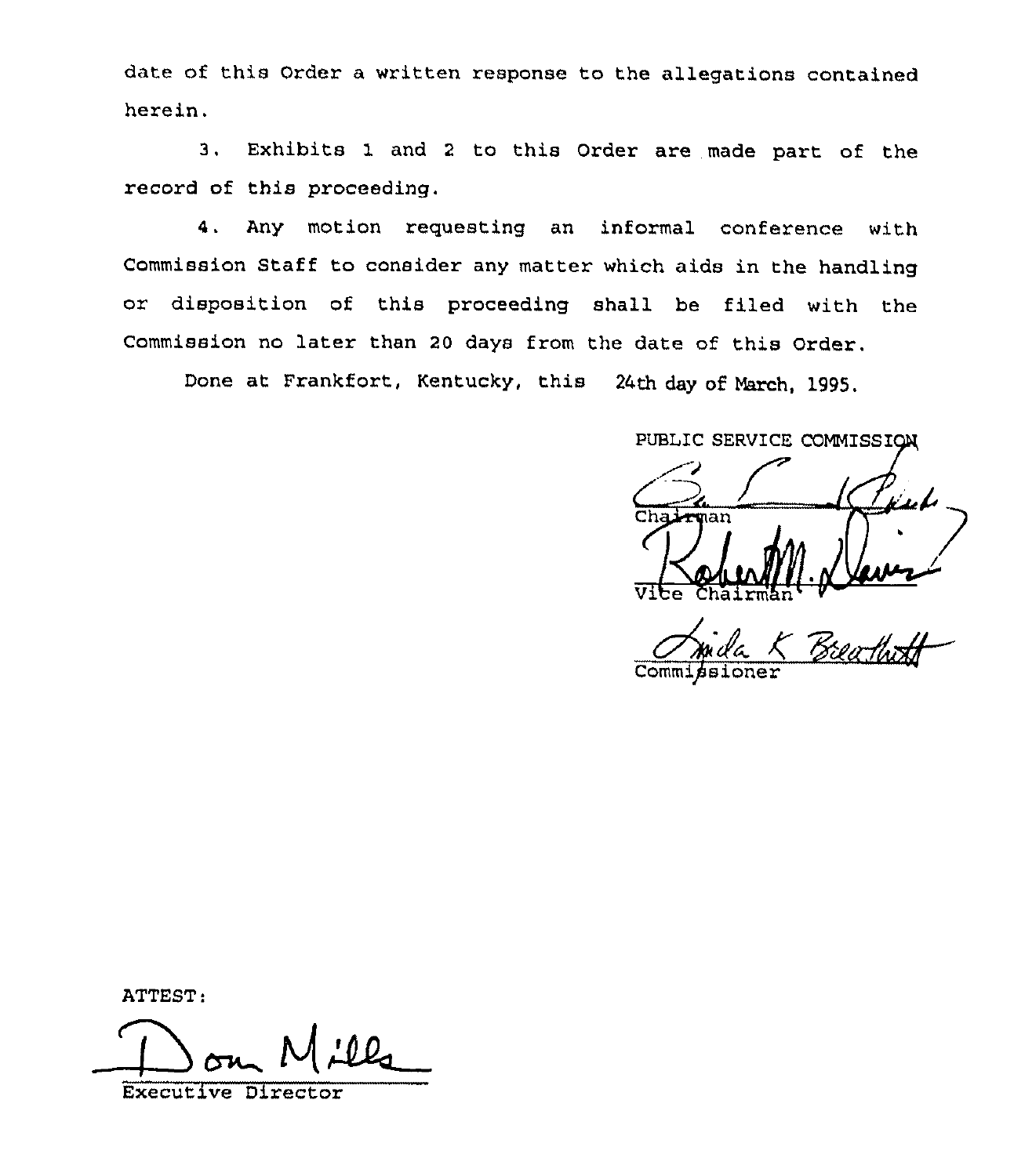RECEIVED

comary of a 198

23 de Johnsten, Manager ensuiner Settlees rablic Service Commission 750 Schenkel Lane P.O. Box 615 Trankfort KY 10602

Dear Mr. Johnston

In response to your letter dated February 1, 1395. I believe I can furnish you complete information regarding the manny into the North Marshall Water District's policy concerning employee and commissioner water billing.

ii faintary 4, 1973, the commissioners of the ibistrict enacted a policy valueli reads as follows - "It was agreed that all Commissioners and employees of North Marshall Water District will not pay a minimum water bill, but will pay for all water used after the first 2000 gallons.<sup>2</sup> (Copy of nunutes enclosed)

(on February 14, 1991, the Commissioners enacted a policy which reads as follows: [AI]. Johnson mononed that all retired personnel and ex-commissioners shall not be charged the minimum rate for water. Motion seconded by Dorothy Coffeen. It was further discussed and agreed that the individual only can receive this benefit not a spouse, child, or relative. Motion carried " (Copy of minutes enclosed).

Upon my returning from the District's rate hearing in Frankfort in May 1994. Feopied each of the Commissioners the contents of a packet given to me by Caryn Lee at the hearing. Enclosed were two letter from the PSC, dated July 24, 1987 and December 23, 1992, as well as the PSC order regarding case no. 92-204 all of which concerned the issue of giving free water to district employees and or commissioners. The copies were distributed on June 16, 1994. No action was taken by the Commissioners (clopy of materials enclosed).

The current status of these policies iawe not changed since they were enacted. As of this date, there are fifteen persons not being charged a minimum bill in compliance with this policy. The breakdown is as tollows.

> eurrent commissioners. 5 former commissioners. current employees. former employees.  $\mathbf{I}$ total-15 (List enclosed).

The only correspondence I possess are the materials given to me by Ms. Lee, which I have enclosed. At the present time, the minimum charge that is waived for the above persons is  $\$^{(0,4)}$  on a bimonthly basis. 1 hope that the information I have provided will be adequate for you to complete the inquiry. If you require any further information, please contact me.

Sincereiv. rupo tarwaca

Amy Jo Harwood General Manager North Marshall Water District

enclosures

EXHIBIT<sub>2</sub>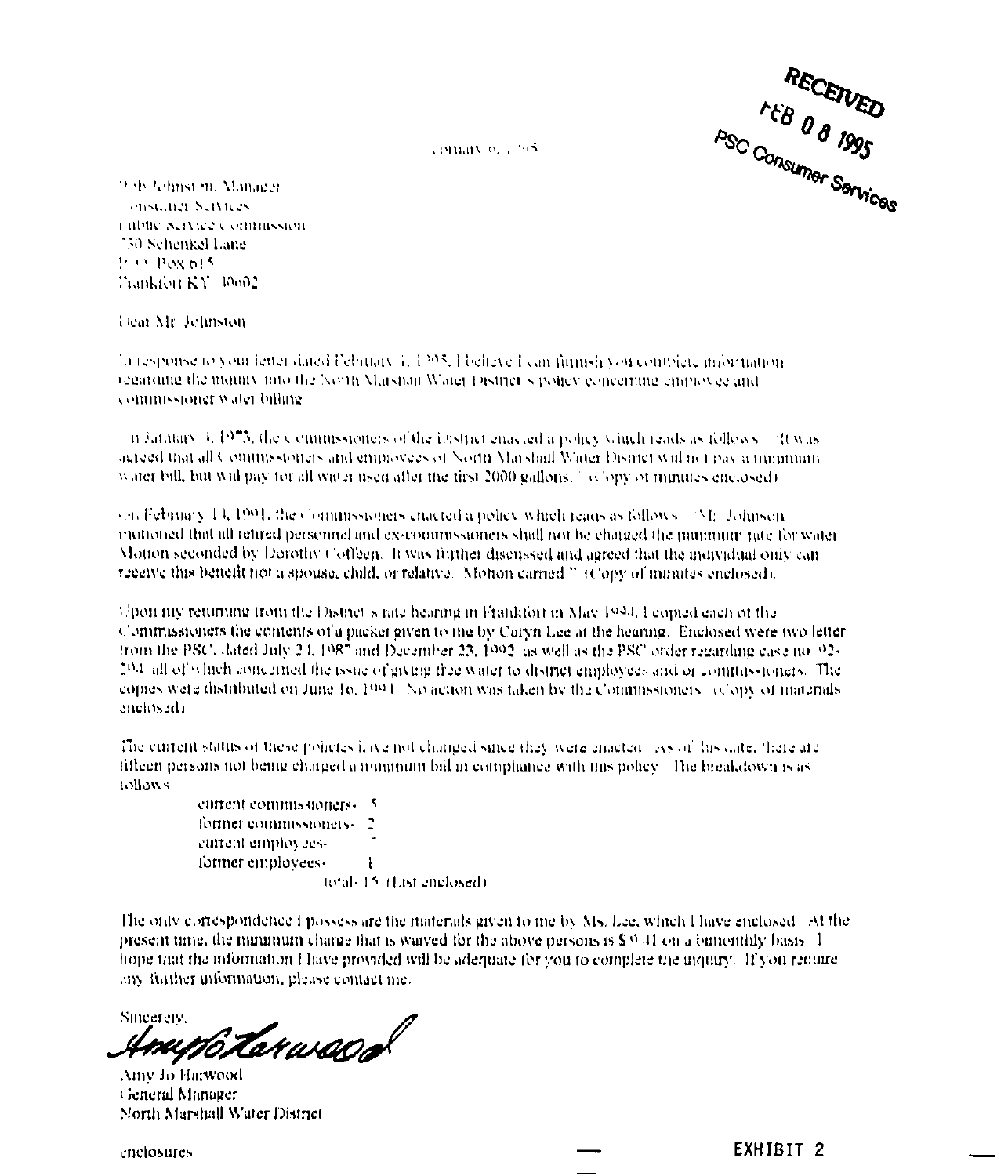$\overline{U}$ 

TherThe Means lealthcoated Dut <u>The same the Common</u>

 $1.5 - 9.5^{\circ}$ 

RECEIVED Prolindonnie Commission Frem KForT, Ky **JAN 17 1995** PUBLIC BERVICE ma Don mar Excutive Einector  $\mathcal{L}$ era ma mills. Di 2-14-91 minutes, (Copy inclusive) of combiation  $B$ ozn $L$  mac $L$ ing A policy costs presedents with on by all Commissions. "That all Latinad parsonnal end excommissions Shore Shell not be changed The Minimon LaTujur WaTon." Devoutd like To Know of This Policy is STill in Set this bent !! Q How many. Letinod personnel and ex-Commissionnes STill Set Thire minimum Watsh Bill Pd. Cthe GAMI mouthely minimum). Butmes y Leties & passennel Wex Commissions  $S_{1}$   $\omega$   $\rightarrow$   $\rightarrow$ Anse Dessie EllesTT hangery Add. 3981 U.S. Hy GBW.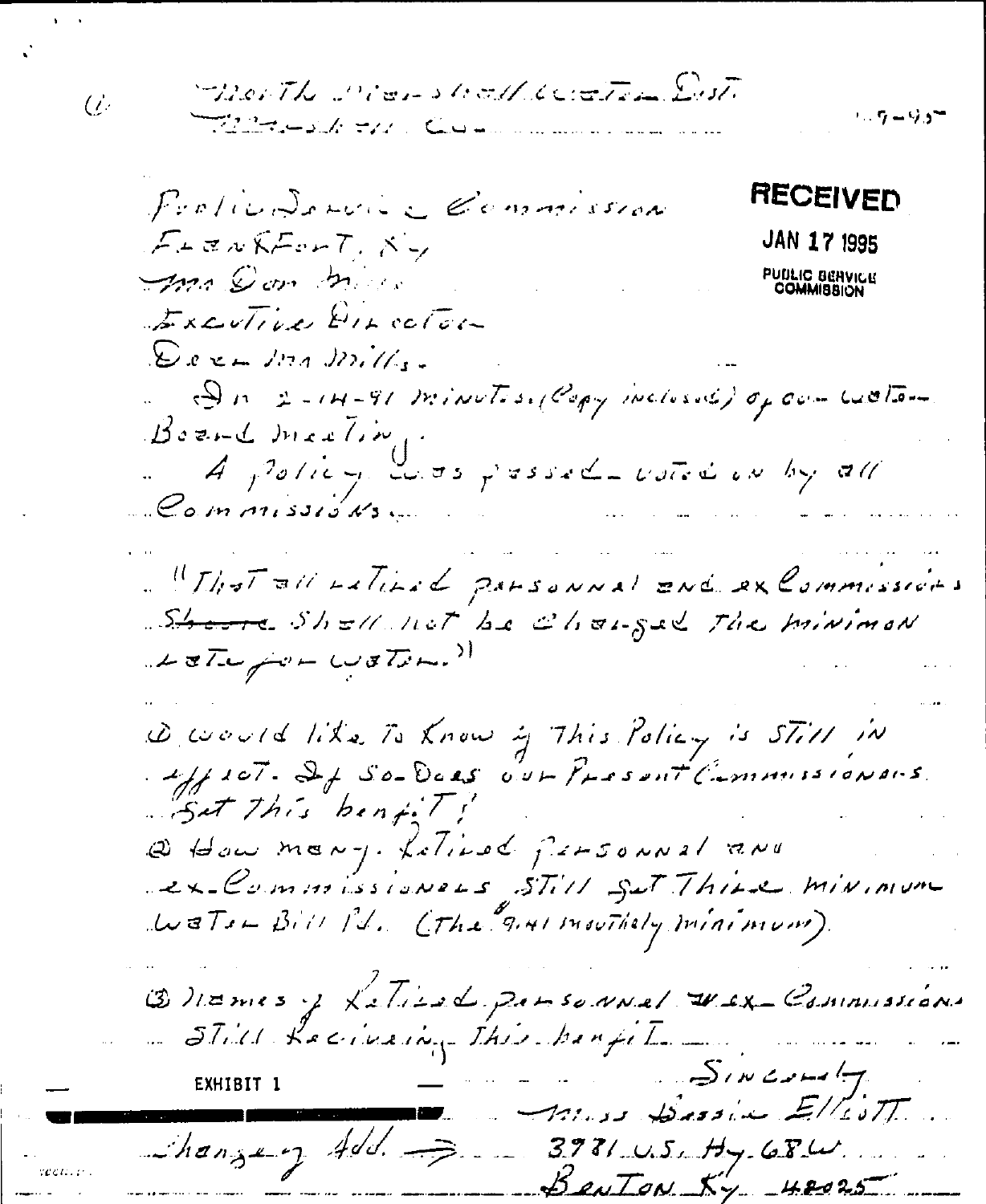

## NORTH MARSHALL WATER DISTRICT

Route 7, Box 184 · Benton, Kentucky 42025 · Telephone (502) 527-3208

General Managers

**Commissioners:** 

Larry C. Brannon

Roy C. Brien, Chairman Terry Tucker, Seerstary William C. Johnson, Treasurer

February 14, 1991

Minutes of Commissioners Meeting

Attonding:

Roy C. Brien Gary Clark Dorothy L. Coffeen Wm. C. Johnson Bennie W. Darnell

Chairman Secretary Treasurer

Larry C. Brannon

General Manager

**Commissioners** 

Timo:  $7:00$  PM District Office Board Room Location:

Moeting called to order by Chairman Brien.

The Commissioners discussed the difference in the total expense recorded in the Vendor Claims Register and Income and Expense reports. Therefore, approval of the claim register was delayed to acquire an explanation of the difference.

Commissioner Johnson made a metion to approve the minutes of the January 10, 1991, meeting. The motion was seconded by Commissioner Clark. Motion carried.

The General Manager requested an updated policy on the benefits to retired personnel and commissioners. After discussing the matter the Board developed the following policy:

Mr. Johnson motioned that all retired personnel and ex-commissioners shall not be charged the minimum rate for water. Motion seconded by Dorothy Coffeen. It was further discussed and agreed that the individual only can receive this benefit not a spouse, child, or relative. Motion carried.

After a lengthy discussion Bill Johnson made motion for North Marshall Water District notify PADD Service Corp. that we are interested in pursuing the transfer of Golden Acres & Gateway Sewer Systems to North Marshall Water District subject to total feasibility exceptabel to North Marshall Water. Dorothy Coffeen seconded the motion. Motion carried.

The Public Service Commission has notified North Marshall Water District they are to take over the Hines line on Oakland Methodist Church Road. The General Manager had prepared a petition for the McCracken County Fiscal Court to extend our territory into McCracken County in order to serve three residents that are currently on the Hines line. Commissioner Johnson made motion to approve the petition. Gary Clark seconded the motion. Motion carried.

B.W. Darnell made motion that Gary Clark be named Secretary for North Marshall Water District Board of Commissioners. Terry Tucker's resignation from the Board left a vacancy in the secretarial position. Dorothy Coffeen seconded the motion. Motion carried.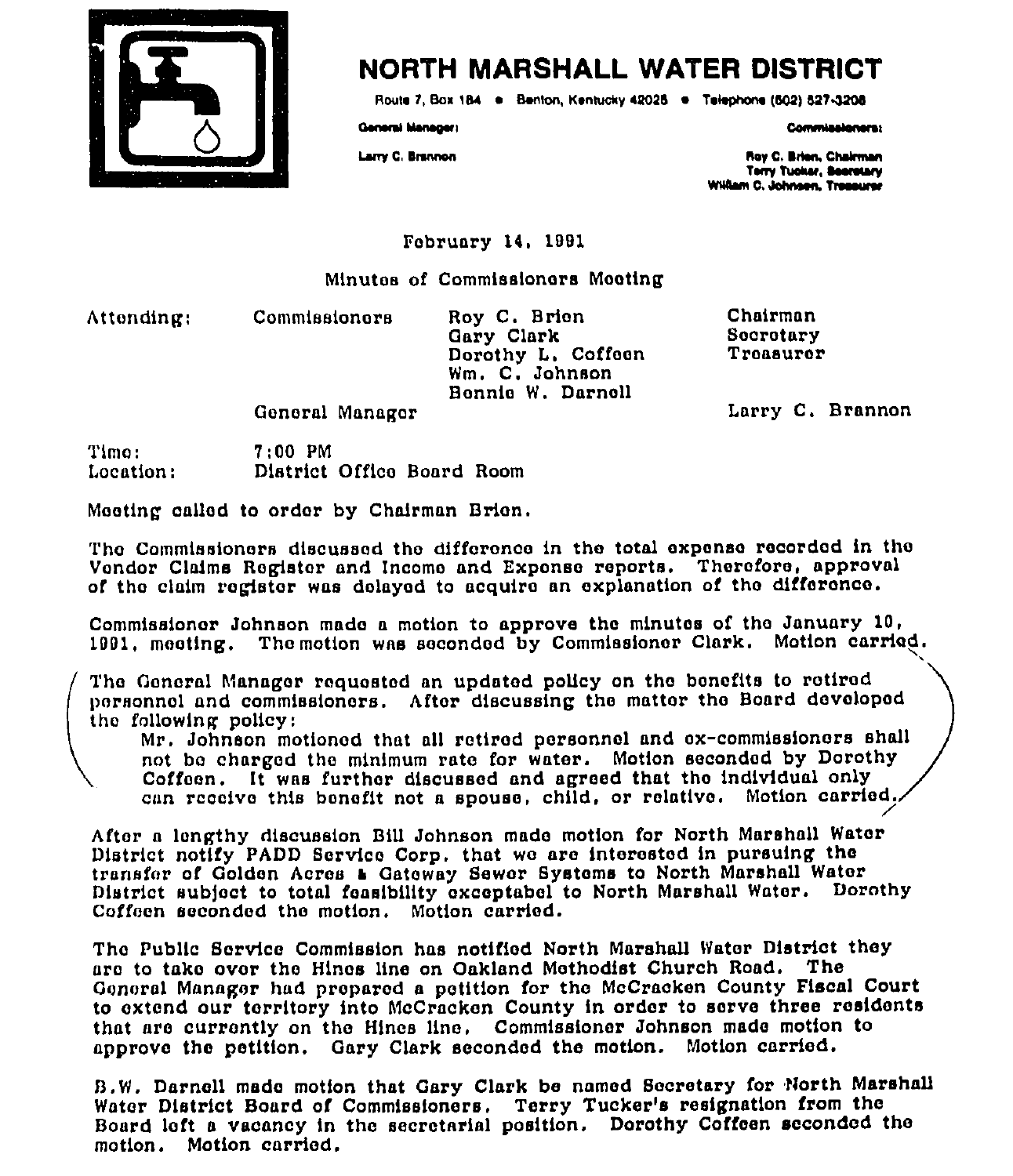Pago 2 Minutes of Commissioner Meeting February 14, 1991

Wm. C, Johnson resigned his position as Treasurer of the North Marshall Water District Board. He made a motion that Dorothy Coffeen be Treasurer. B.W, Darnell secondod the motion, Motion carried.

The General Manager presented a bill for the Bond renewal from Peel a Holland. Gary Clark made a motion to approve payment of the Bond renewal. B.W. Darnoll seconded the motion. Motion carried.

 $\sim$  (The Board had a lengthy discussion regarding a letter the Board had received from Ms Bessie KIIIott requesting Mr. Brannon's resume, The Board said the only public information of the District are the minutes, audit, and rules and regulations, Commissioner Johnson made motion the District does not give out any personell information to anybody unless approved by the Board. Infor mation available to consumers is audit, rules and regulations, and minutes. Gary Clark seconded the motion.

Tho Board requests Cynthia Robinson compose letter to Ms Elllott for Carter's signature informing her of the Board's decision.

<sup>A</sup> motion was msdo by Dorothy Coffecn to pay the Chamber of Commerce dues. Bill Johnson seconded the motion.

Mr. Brannon had bids on the Directors and Officers insurance, CIMA's bid through Reliance Insurance for \$1,000,000 coverage was \$2,453.00 annually. Peel a Holland had a bid fot the same coverage for \$1,450.00, \$2,000,000 coverage would bo \$2,493.00. Commissioner Darnell made a motion take ths lowest premium with same ooverage of \$1,000,000 liability, Gary Clark seconded the motion. Motion carried.

Mr. Brannon had a request for an interim payment to Gregory Piping for work completed on Holloytown Road extension. Three thousand feet of pipe have been installed to date. B.VI. Darnell made motion to pay Gregory Piping for work comploted to date. Dorothy Coffoon seconded the motion.

Mr. Brannon notified the Board that Republic Savings Bank needs a resolution or something in the minutes stating the changes in the Board of North Marshall Water District for changes in the signatures on the accounts held at at the bank.

Wherefore. be it resolved the Board of Commissioners, are duly appointed officials by Marshall County Fiscal Court, are hereby authorized to inquire, transfer, or deposit funds into Liquid C/D at Republic Savings Bank, Benton, Kentucky, in the name of North Marshall Water District.

Gary Clark made motion to adjourn meeting. Bill Johnson seconded the motion.

Mooting Adjourned.

 $\overline{\mathbb{R}}$ hairman C. Brien

Roy C. Brien<br>Roy C. Brien<br>Hillain C. Domeon Sennie W De

Communist<br>Communist Communist Communist Communist Communist Communist Communist Communist Communist Communist Communist<br>Communist Communist Communist Communist Communist Communist Communist Communist Communist Communist Co ry Clark Treasgrer

 $\mathtt{Dorothy'}$   $\mathtt{L.}$  Coffeen

Bennie W. Darnell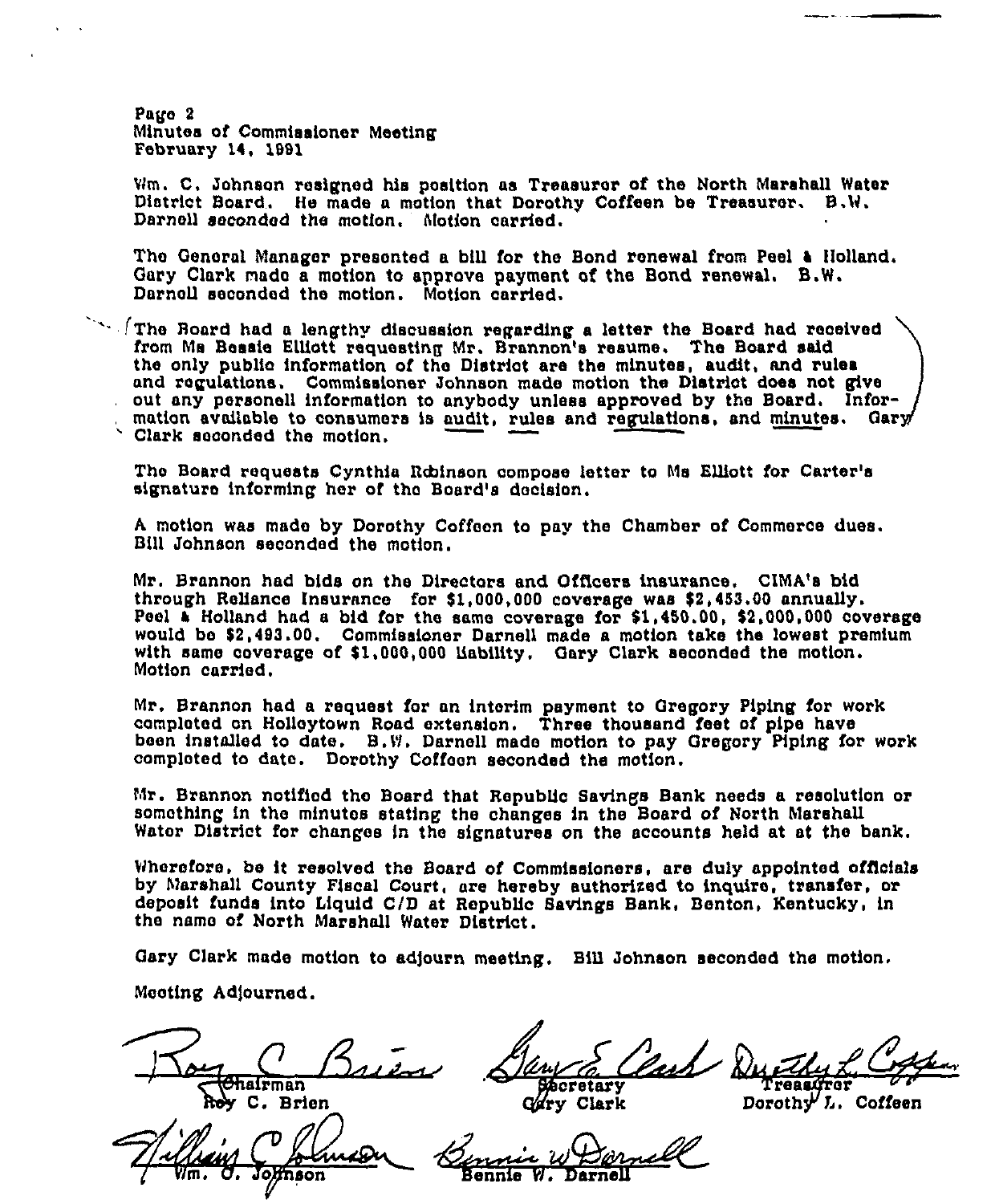ł.

#### NORTH MARSLALL WATER DISTRICT

#### Minutes of Commissionoxs Mooting

Meeting oalled to order by chairman, E, T. Dross. Cax'ter Brion, Ralph Moore and James Dossott were present.

The commissioners disoussed problems A, P, Herrel was having at his Battery factory with pressure in a now line. The District will run a 2 inch pVO line from a 3 inch pVO line to his office building at the dietriotle ooet, All other lines aro functioning properly and pressure is sufficient. The District will not be responsible for any other adjustments.

The Commissioners approved a plan to furnish water to Drigadcon Subdivision, Freeland Edwards - owner, whereby they use  $\mu$  inch PVO pipe on Brigadoon Drive with a loop back to highway 1422 and extending East to a dead end at the ond of their property, also a lateral on Heather Drive that would tee into Brigadoon Drive. All Lines will be built aooohding to specifications of the water District and per provisions in contract between the water District and Mr. Freeland Edwards,

Dorothy is directed to type two forms of contracts, one the standard contract most frequently used for subdivisions, the other type shall be similar to contract held between L, 0. Gholson and the water District. Motion made by Brien, seconded by Cross - motion passed.

Motion made to send Marvin Prince a oheok in the amount of \$1,000.00 for expenses incurred in the A. O. Smith suit. All three commissioners were in accord and motion passed.

Commissioners agreed to soll Joxxy Moore three meters for his personal use at the boat dock at current prioes.

It was agreed that all Commissioners and employees of North Marshall Water District will not pay a minimum water bill, but will pay for all water used after the first <sup>2000</sup> gallons, The district has several people who have been paying a minimum water bill and have never been connected to the water. It was decided that this was unfair since we have a stand-by rate of \$2.50 for people not using the water in the winter. It was agreed by commissioners to change the people involved from the standard minimum bill to the stand-by rate beginning with the February bill.

Meeting adjourned.

Respectfully submittedx

Carter Brien Secretary<br>Carter Brien

E. T. Cross, Chairman

Ralph Moore, Treasurer IN HY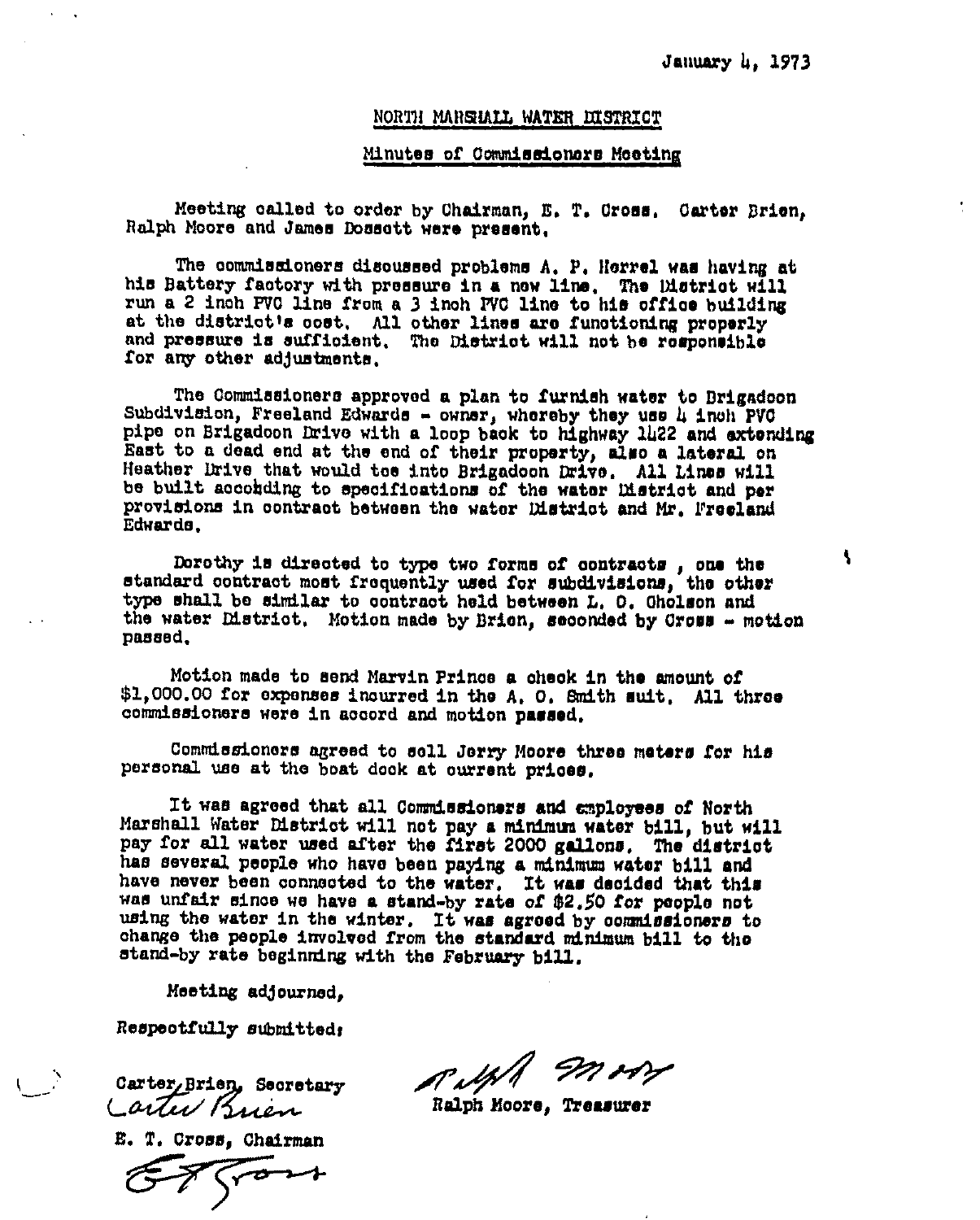

## NORTH MARSHALL WATER DISTRICT

Route 7, Box 184 . Benton, Kentucky 42025 . Telephone (502) 527-3206

General Manager:

Larry C. Brannon

Commissioners:

Roy C. Brien, Chairman Terry Tueker, Seeretary<br>William C. Johnson, Tressurer

Fobruary 14, 1991

Minutes of Commissioners Meeting

Attonding:

Commissionars

Roy C. Brion Gary Clark Dorothy L. Coffeen Wm. C. Johnson Bonnie W. Darnell

Chairman Socrotary Tronsuror

Larry C. Brannon

General Manager

Timo:  $7:00$  PM Location: District Office Board Room

Meeting called to order by Chairman Brien.

The Commissioners discussed the difference in the total expense recorded in the Vendor Claims Register and Income and Expense reports. Therefore, approval of the claim register was delayed to acquire an explanation of the difference.

Commissioner Johnson made a motion to approve the minutes of the January 10, 1991, meeting. The motion was seconded by Commissioner Clark. Motion carried.

The General Manager requested an updated policy on the benefits to retired personnel and commissioners. After discussing the matter the Board developed the following policy:

Mr. Johnson motioned that all retired personnel and ex-commissioners shall not be charged the minimum rate for water. Motion seconded by Dorothy Coffeen. It was further discussed and agreed that the individual only can receive this benefit not a spouse, child, or relative. Motion carried.

After a lengthy discussion Bill Johnson made motion for North Marshall Water District notify PADD Service Corp. that we are interested in pursuing the transfer of Golden Acres & Gateway Sewer Systems to North Marshall Water District subject to total feasibility exceptabel to North Marshall Water. Derothy Coffeen seconded the motion. Motion carried.

The Public Service Commission has notified North Marshall Water District they are to take over the Hines line on Oakland Methodist Church Road. The General Manager had prepared a petition for the McCracken County Fiscal Court to extend our territory into McCracken County in order to serve three residents that are currently on the Hines line. Commissioner Johnson made metion to approve the petition. Gary Clark seconded the motion. Motion carried.

B.W. Darnell made motion that Gary Clark be named Secretary for North Marshall Water District Board of Commissioners. Terry Tucker's resignation from the Board left a vacancy in the secretarial position. Derothy Coffeen seconded the motion. Motion carried.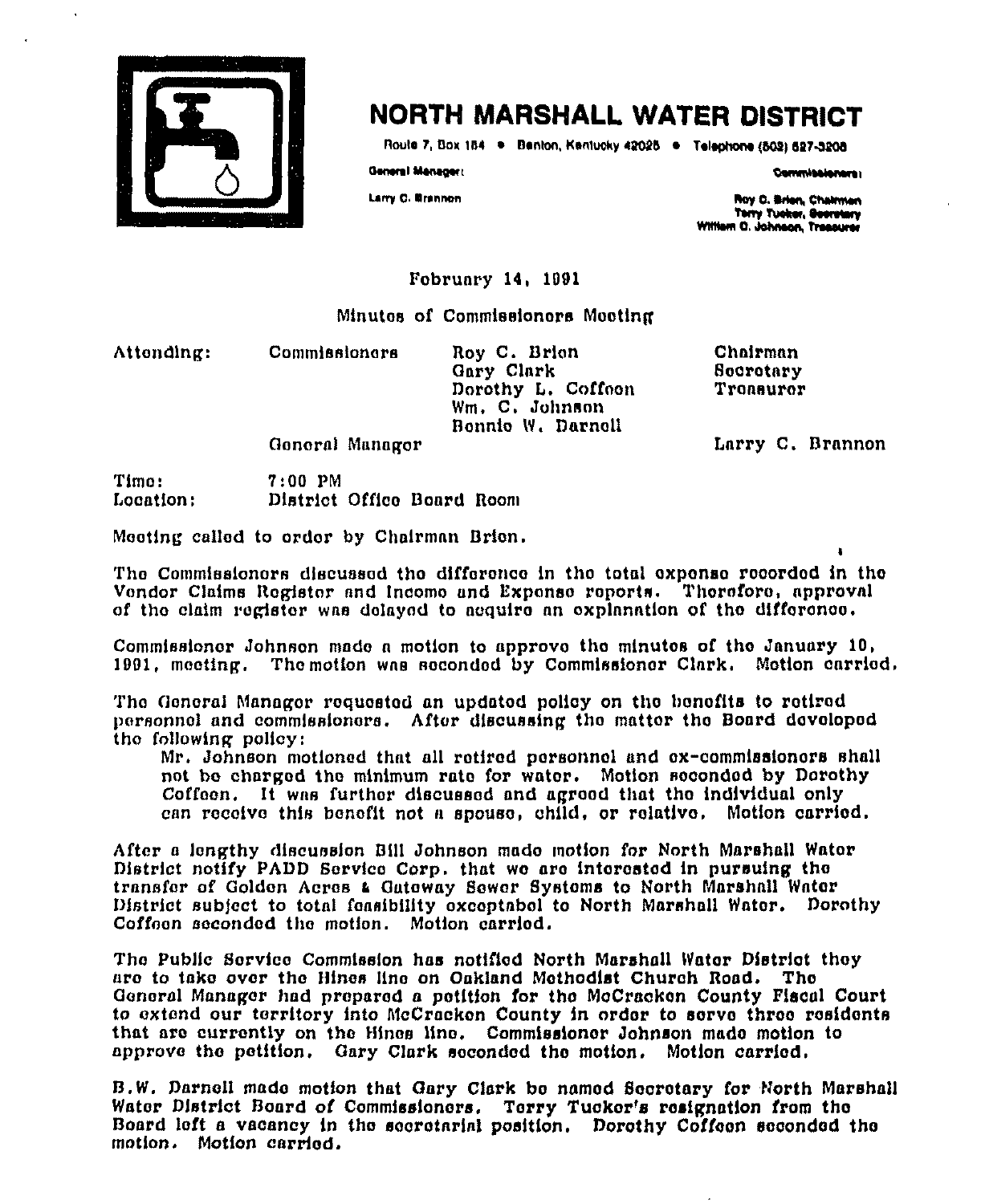Pago 2 Minutes of Commissioner Mooting February 14, 1901

Wm, C. Johnson resigned his position as Treasurer of the North Marshall Water District Board, llo made s motion that Dorothy Coffoon bo Treasurer, B,W. Daxnoli sccondod tho motion, Motion carried.

The General Manager presented a bill for the Bond renewal from Peel & Holland. Oary Clark made a motion to approvo payment of tho Bond ronowal. B.W. Darnoll seconded the motion. Motion carried.

Tho Board had a lengthy dlsousslon rogardlng a lottox tho Board had rocolvod from Ms Bosslo Sllioit roquaatlng Mr. Brannon's rosuma. Tho Board said tho only public information of tho District aro tha minutos, audit, and rulos and regulations. Commlsslonox Johnson mado motion tho District does not give cut any porsonoll lnfoxmatlon to anybody unlose epprovod by tho Board. information available to consumors is audit, rules and regulations, and minutes. Gary Clark socondod tho motion.

The Board requests Cynthia Robinson compose letter to Ms Billott for Carter's signature informing hor of tho Board's decision.

A motion was mado by Dorothy Coffeen to pay the Chamber of Commerce dues.<br>Bill Johnson seconded the motion. Bill Johnson seconded the motion.

Mr. Brennan had bids on tho Dixootors and Offtcors lneuranoa. ClMA's btd through Rollance Insurance for \$1,000,000 covorago was \$2,453.00 annually. Peol a Holland had a bid for the same coverage for \$1,450.00, \$2,000,000 coverage would bc 92,493.00. Commissioner Darnoll made a motion tako tho lowost premium with same coverage of \$1,000,000 liability. Gary Clark seconded the motion. Motion carried.

Mr. Branncn had a roquost for an interim payment to Orogory Piping for work comploted on Holloytown Road extension. Three thousand foot of pipe have boon installed to date. B.W. Darnoll made motion to pay Gregory Piping for work complotod to dato. Dorothy Coffoon sacondod tho motlon.

Mr. Brannon notified the Board that Republic Savings Bank needs a resolution or something in the minutes stating the changes in the Board of North Marshall Wator District for changes in the signatures on the accounts held at at the bank.

Wherefore, be it resolved the Board of Commissioners, are duly appointed officials by Marshall County Fiscal Court, are hereby authorized to inquire, transfer, or deposit funds lnto Liquid C/D at Ropubllc 8avings Bank, Bonton, Kentucky, in tho name.of North Maxshall Watox Dlstrlot.

Oary Clark mado motion to adjouxn mooting. Bill Jolmson sscondod the motion.

Meeting Adjourned.

**Shairman** C. Brion

Saw E. Clark Du thy L. Coffee Clark

Dorothy L. Coffeen

Jolinson Иm.

 $w\overline{\omega}$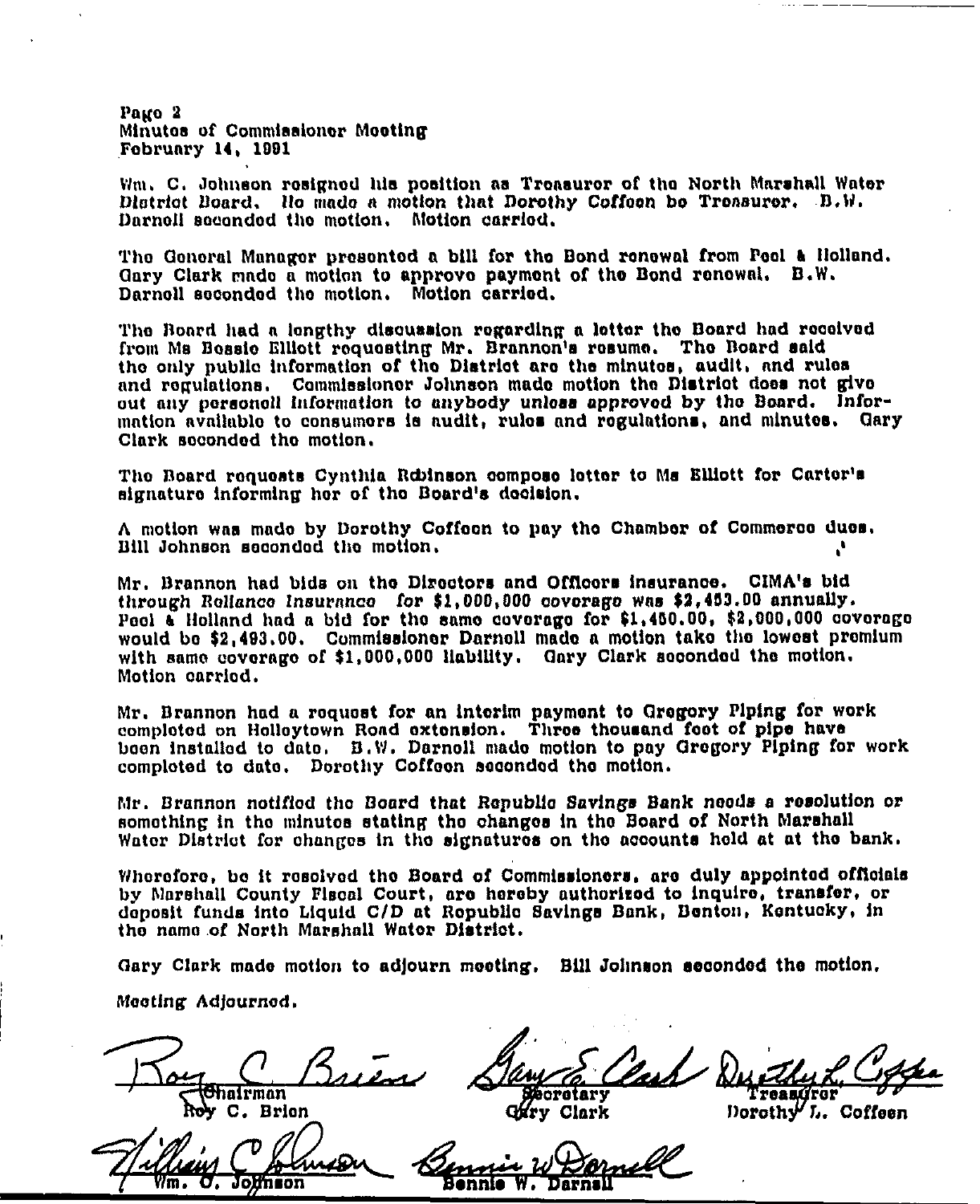

**EECEIVED** 

MAR 3 1 1994

**ILVED & RELEVANTION.** 

(.Ol lhl()NWI hl III I)l l)NI(lhhv PUBLIC SERVICE COMMISSION I'()vl ulllrl III)h hll IRANNIORE NY (GINOJ Ills) hh(''llu

July 24, 1987

# RECEIVED

Mon. Brent Yonta 114 Mill Street P.O. Box 195 Greenville, KentucKy 42345 **JUL 27 1987** 

RATES AND TARIFFS

Dear Mr. Yonts)

<sup>E</sup> have conferred with our Division of Engineering regarding your question as to "approval of new boundaries" lor the Muhlenberg County Water District. The Commission's Order entered January 28, 1987, in Case No. 9539, required the merged Muhlenberg County Water<br>District to revise its boundaries in accordance with KRS 74.110. The Order also required Muhlenberg to file the appropriate county court orders with the Commission. Muhlenberg filed the county court orders, which described the new boundaries, and a map, which depicted the new boundaries, with the Commission on May 19, 1987. The Commission's engineering staff has reviewed this material and is of the opinion that no further action in this matter is required at this time by Muhlenberg or the Commission.

As to your request that the Commission approve the offering of<br>free water service to district employees, I must inform you that the<br>Commission will not agree to or approve of such reduced rate service. This position is consistent with a recent refusal to grant a similar request by another water district.

In the opinion of the Commission, employee concession service<br>should not be allowed for public corporations such as water districts and water associations. Such publicly owned utilities have no shareholders to which the foregone revenues can be charged. The Commission will allow such services if the ratepayers are not required to pay for the foregone revenue. This can occur only with investor-owned utilities.

Thomas A. Marsball<br>General CounseA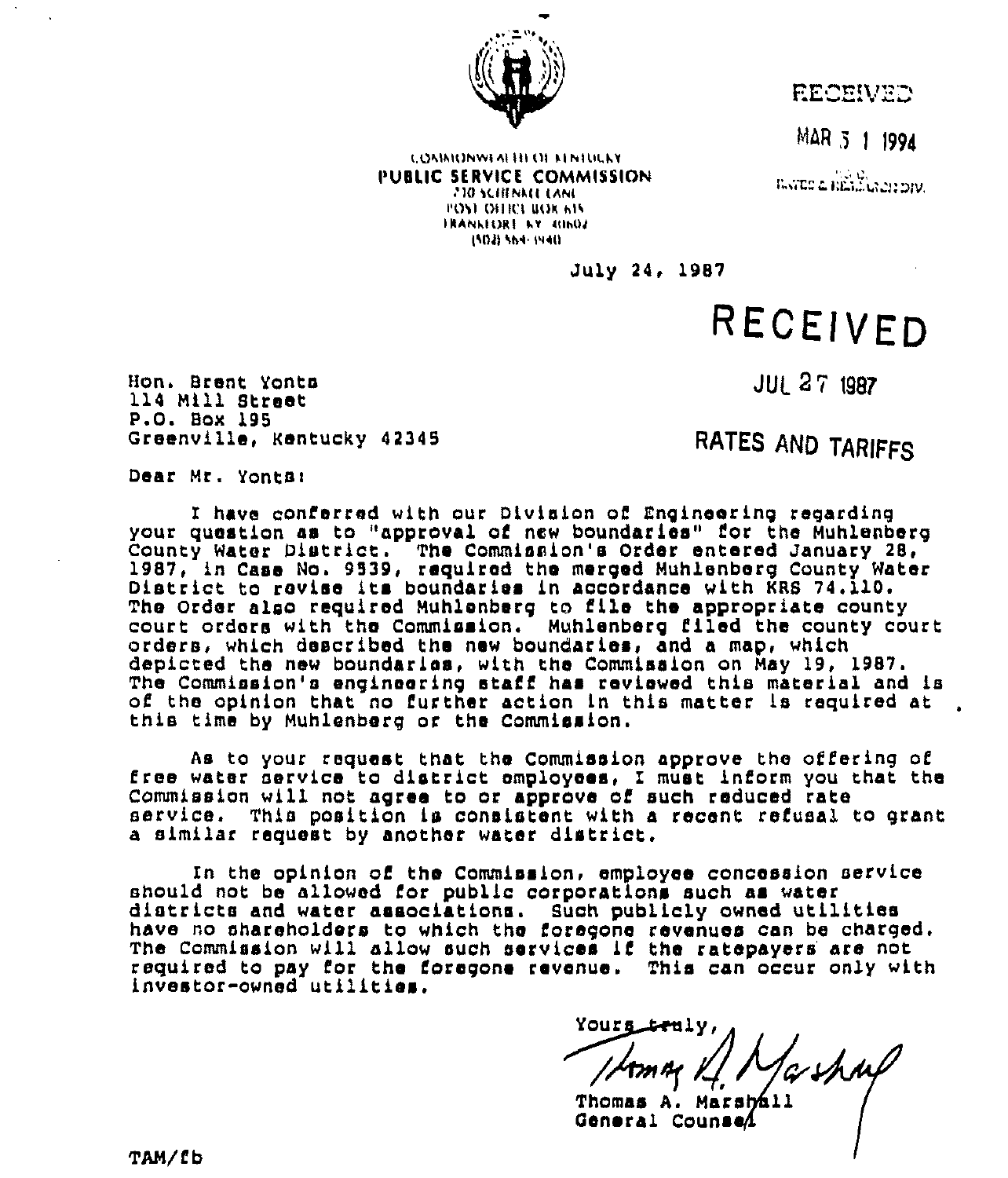

COMMONWEALTH OF KINTUCKY PUBLIC SERVICE COMMISSION 730 SCHLNKEL LANE POST OFFICE BOX 615 TRANKFORT, KY. 40602 (802) 564-3940

December 23, 1992

Mr. Otis Williams President West Laurel Water Association 118 Carter Drive P. 0. Box <sup>726</sup> London, KY 40741

...)) )0%'RL

ون المنابعين<br>المنابعين

Dear Mr. Williams:

This letter is in reference to the resolution passed by the Board of Directors of west Laurel water Association of which a dopy was sent to the Commission.

The Kentucky revised Btatute Chapter 278.160 Utilities to file and display schedule of rates and conditions for service; adherence to schedules, states that each utility shall file with the commission schedules showing all rates and conditions for service established by it. In other words, before a utility can offer any service free or otherwise, there must be an approved tariff on file with the Commission.

Chapter 278.170 Discrimination as to rates or service; free or reduced service, states that any utility may grant free or reduced rate service to its officers, agents or employees, etc.

I wish to inform you that it has been the policy of this and<br>past Commissions to not approve this type of tariff for water districts and associations insofar that such publicly owned<br>utilities have no shareholders to which the foregone revenues can be charged. The Commission has allowed such services if the ratepayers are not required to pay for the foregone revenue. This can occur only with investor-owned utilities.